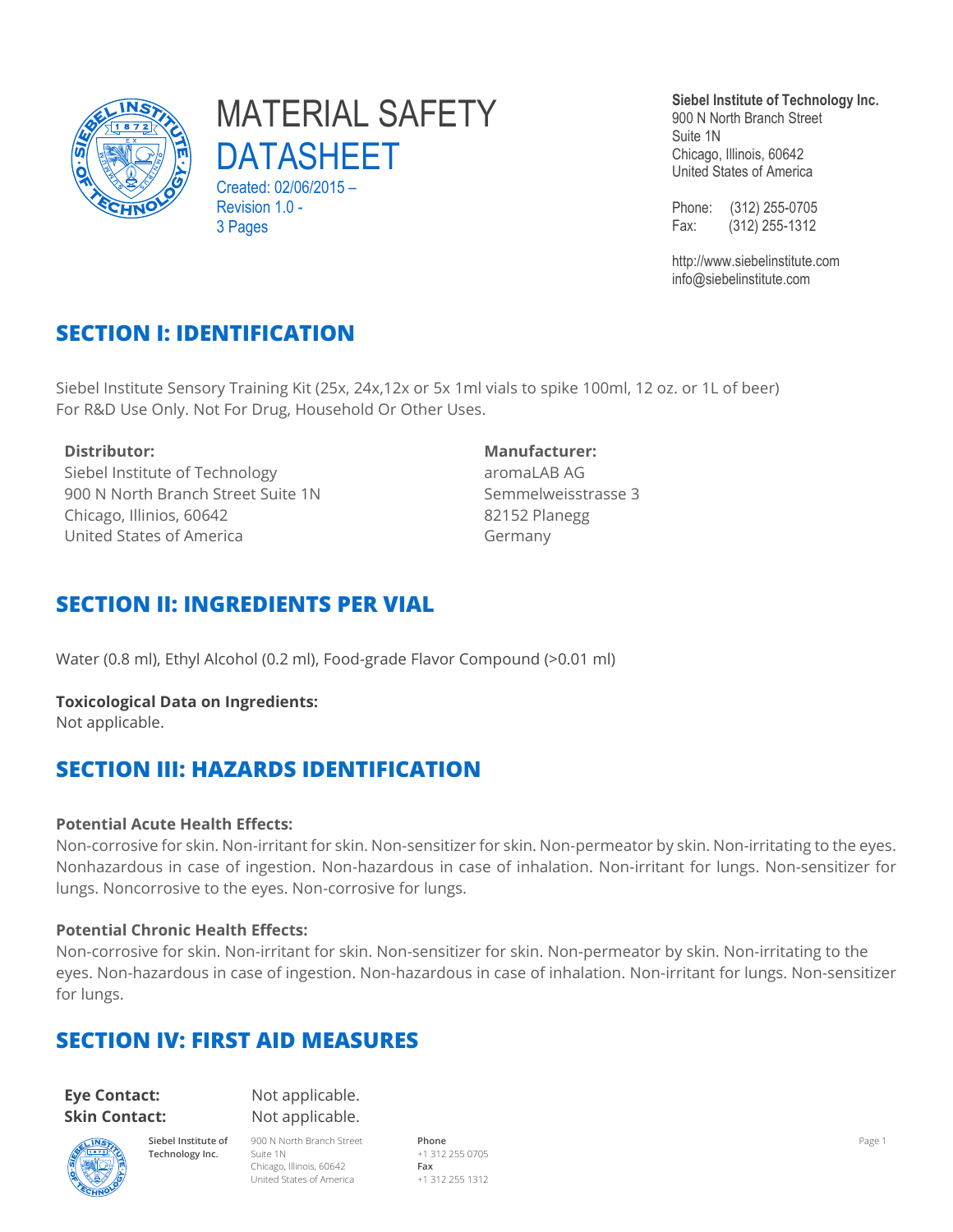**Serious Skin Contact:** Not available. **Inhalation:** Not applicable. **Serious Inhalation:** Not available. **Ingestion:** Not Applicable **Serious Ingestion:** Not available.

## **SECTION V: FIRE/EXPLOSION DATA**

| <b>Flammability of the Product:</b>                         | Non-flammable.  |
|-------------------------------------------------------------|-----------------|
| <b>Auto-Ignition Temperature:</b>                           | Not applicable. |
| <b>Flash Points:</b>                                        | Not applicable. |
| <b>Flammable Limits:</b>                                    | Not applicable. |
| <b>Products of Combustion:</b>                              | Not available.  |
| <b>Fire Hazards in Presence of Various Substances:</b>      | Not applicable. |
| <b>Explosion Hazards in Presence of Various Substances:</b> | Not Applicable  |
| <b>Fire Fighting Media and Instructions:</b>                | Not applicable. |
| <b>Special Remarks on Fire Hazards:</b>                     | Not available.  |
| <b>Special Remarks on Explosion Hazards:</b>                | Not available.  |

## **SECTION VI: ACCIDENTAL RELEASE MEASURES**

Mop up, or absorb with an inert dry material and place in an appropriate waste disposal container.

## **SECTION VII: HANDLING AND STORAGE**

#### **Precautions:**

No specific safety phrase has been found applicable for this product.

#### **Storage:**

Not applicable.

## **SECTION VIII: EXPOSURE CONTROLS AND PERSONAL PROTECTION**

**Engineering Controls:** Not Applicable **Personal Protection:** Safety glasses. Lab coat. **Personal Protection in Case of a Large Spill:** Not Applicable **Exposure Limits:** Not available.



900 N North Branch Street Suite 1N Chicago, Illinois, 60642 United States of America

**Phone** +1 312 255 0705 **Fax** +1 312 255 1312